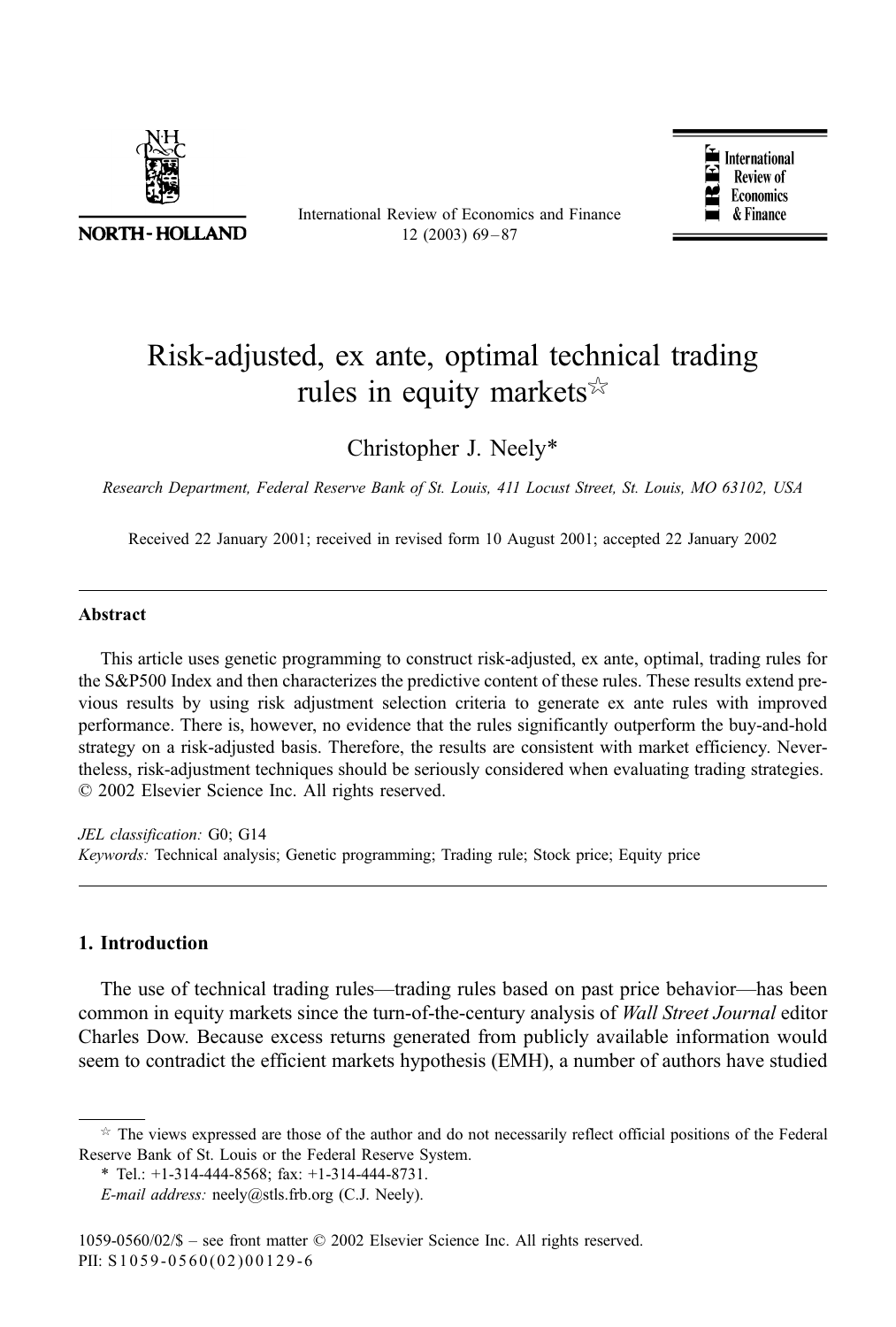the usefulness of technical analysis in equity markets [\(Allen & Karjalainen, 1999; Bessem](#page--1-0)binder & Chan, 1995, 1998; Brock, Lakonishok, & Lebaron, 1992; Lo, Mamaysky, & Wang, 2000). Such studies have generally evaluated raw excess returns rather than explicitly riskadjusted returns, leaving unclear the implications of their work for the EMH. Risk-adjusting the returns is necessary because the technical trading strategies spend time out of the market and therefore have less volatile returns than the buy-and-hold rule. Therefore, simply comparing the returns to each strategy is insufficient to compare the usefulness of the rules. An exception to the failure to adjust for risk is the work of [Brown, Goetzmann, and Kumar](#page--1-0) (1998) that found value in the risk-adjusted returns generated by the market signals of William Peter Hamilton.<sup>1</sup>

Another common problem in the trading rule literature is that rules are evaluated precisely because they are widely used by technical traders (see [Brock et al., 1992\)](#page--1-0). [Ready \(1998\)](#page--1-0) argues that testing such rules is a form of data snooping. This practice is likely to produce spurious evidence of technical trading profits; the rules are widely used precisely because they would have been profitable on past data.

Rather than evaluating widely used rules, one might search for optimal, ex ante rules with a nonlinear search procedure such as genetic programming [\(Koza, 1992\).](#page--1-0) [Allen and Karjalai](#page--1-0)nen (1999)—hereafter AK—used genetic programming to generate optimal, ex ante, technical trading rules on daily S&P500 data over the period  $1929-1995$ <sup>2</sup>. They found that the transactions cost-adjusted returns to these rules failed to exceed the returns to a buy-andhold strategy—despite the exclusion of dividends from the stock return—and that the market was efficient in this sense.<sup>3</sup> There was, however, some evidence of predictability in returns as the rules tended to be in the market during periods of high returns and out of the market during periods of low returns. Although AK attributed this predictability to low-order serial correlation in the stock index, they speculated that the rules might be useful on a risk-adjusted basis despite their lower returns. ''Even though the rules do not lead to higher absolute returns than a buy-and-hold strategy, the reduced volatility might still make them attractive to some investors on a risk-adjusted basis'' [\(Allen & Karjalainen, 1999, p. 261\).](#page--1-0) AK did not, however, use any risk adjustment techniques in their work.

This article extends the literature by investigating whether ex ante, optimal technical trading rules are useful on a risk-adjusted basis in equity markets. It is not sufficient merely to examine the results from previous genetic programming rules with common methods of risk adjustment. To fairly evaluate risk-adjusted returns, new sets of rules that maximize risk-adjusted measures like the Sharpe ratio [\(Sharpe, 1966\),](#page--1-0) the  $X^*$  statistic [\(Sweeney & Lee, 1990\),](#page--1-0) and the  $X_{\text{eff}}$  measure (Dacorogna, Gençay, Müller, & Pictet, 2001) are generated. In addition, this article more fully characterizes the predictability found by these rules and conducts formal

<sup>&</sup>lt;sup>1</sup> Another exception is the work of Bessembinder and Chan  $(1998)$ , which uses varying leverage with its technical trading rule to produce a rule with approximately the same risk as a buy-and-hold strategy.

<sup>&</sup>lt;sup>2</sup> [Neely, Weller, and Dittmar \(1997\)](#page--1-0) and [Neely and Weller \(1999, 2001\)](#page--1-0) have applied genetic programming to find trading rules in the dollar foreign exchange market and the European Monetary System.<br><sup>3</sup> The return to a dynamic strategy—moving in and out of the market—will be reduced less by the exclusion of

dividends than will the return to a buy-and-hold strategy.